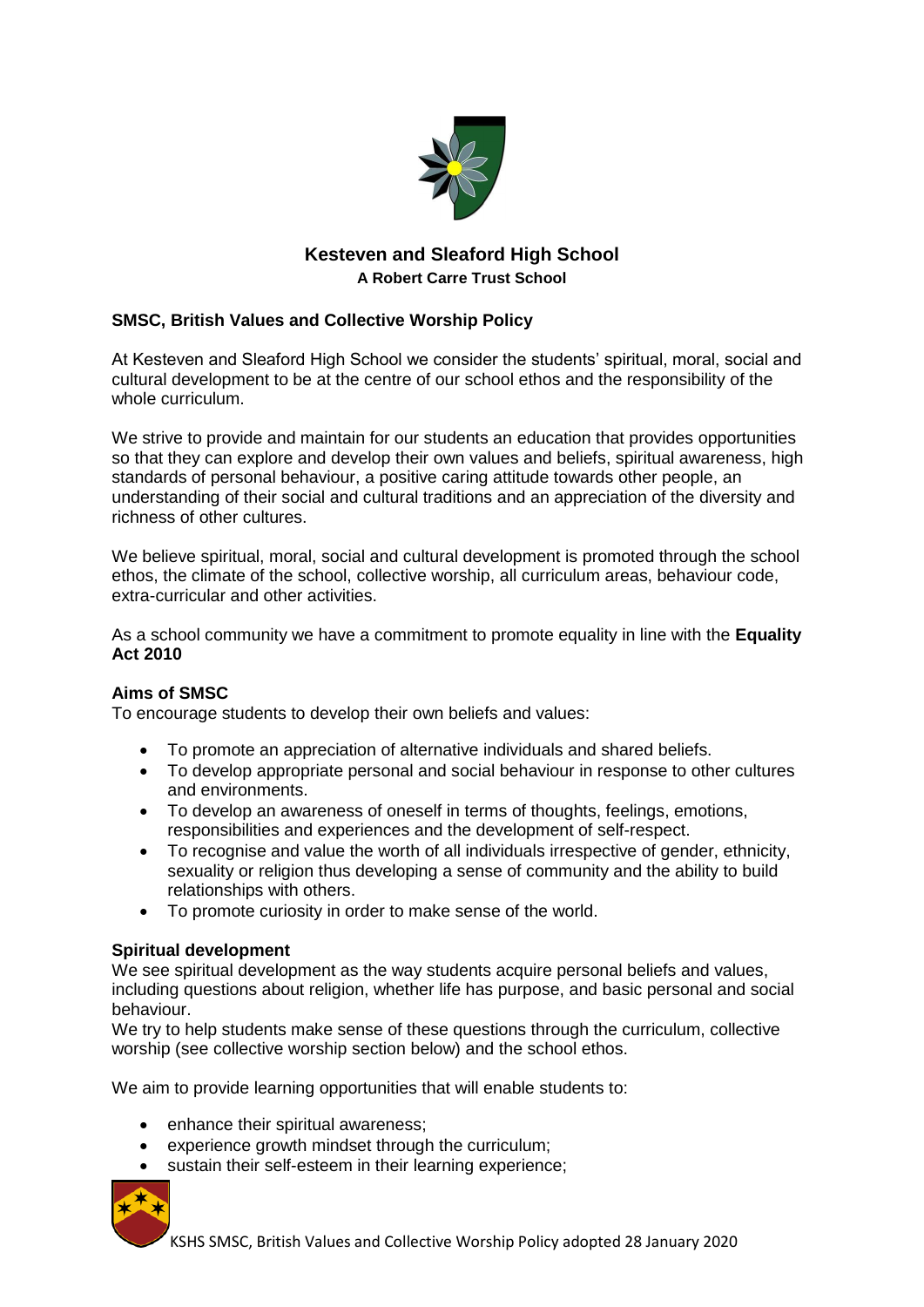- develop their capacity for critical and independent thought;
- foster their emotional life and express their feelings;
- empathise with others:
- discuss their beliefs, feelings, values and responses to personal experiences;
- form healthy relationships where they offer dignity and respect to others:
- reflect on, consider and celebrate the wonders and mysteries of life

### **Moral development**

We believe that students' moral development involves:

- acquiring an understanding of the difference between right and wrong and of moral conflict;
- a concern for others and the will to do what is right:
- reflecting on the consequences of their actions;
- learning forgiveness and reconciliation that encourages good mental health, and enables all to flourish and live well together
- developing knowledge, skills, understanding, qualities and attitudes in order for them to make responsible moral decisions and to act on them.

We aim to provide learning opportunities that will enable students to:

- tell the truth:
- keep promises (unless there is a safeguarding issue);
- respect the rights and property of others;
- act with consideration towards others:
- help those less fortunate than themselves:
- take personal responsibility for their actions;
- have self-discipline;
- understand the meaning of forgiveness and reconciliation;
- understand the meaning of 'agreeing to disagree'.

#### **Social development**

We believe social development is concerned with the skills and personal qualities necessary for individuals to live and function effectively in society.

We aim to provide learning opportunities that will enable students to:

- develop the ability to be aspirational, resilient and persevere when things go wrong;
- overcome barriers to their own learning and to make positive choices;
- become courageous advocates for change in their local, national & global communities;
- understand social justice and a concern for the disadvantaged and how they can challenge injustice;
- connect the schools' ethical and charitable activities to its vision and values;
- ask the 'big questions' about life that develop their understanding of disadvantage, deprivation and the exploitation of the natural world.

#### **Cultural development**

We want our students to acquire:

- an understanding of, respect for and the ability to celebrate difference and diversity within their school, local, national and global communities;
- a respect for their own culture and that of others;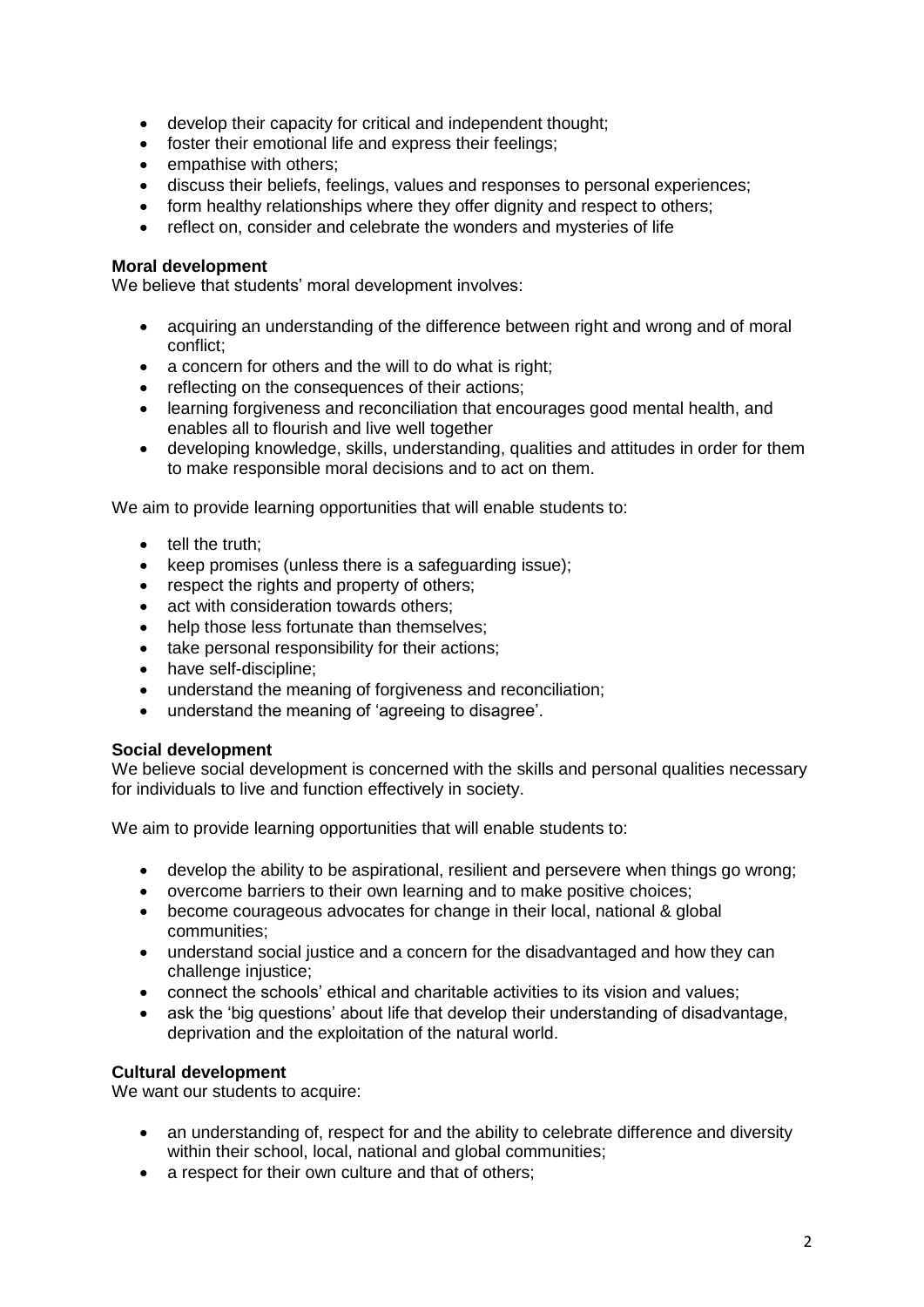• an interest in others' ways of doing things and a curiosity about differences.

We want our students to develop knowledge, skills, understanding, qualities and attitudes that they need to understand, appreciate and contribute to culture.

We aim to provide learning opportunities that will enable students to:

- recognise the value and richness of cultural diversity in Britain, and how these influence individuals and society;
- develop an understanding of their social and cultural environment.

#### **Organisation**

We believe spiritual, moral, social and cultural development takes place across all curriculum areas and within activities that provide opportunities to allow students to:

- talk about personal experiences and feelings;
- express and clarify their own ideas and beliefs;
- speak about difficult events;
- share thoughts and feelings with other people;
- explore relationships with friends, family and others;
- consider others needs and behaviour;
- show empathy;
- develop self-esteem and a respect for others;
- develop a sense of belonging;
- develop the skills and attributes that enables them to develop socially, morally, spiritually and culturally.

#### **British values**

The five British values are:

- **democracy**
- **the rule of law**
- **individual liberty**
- **mutual respect**
- **tolerance of those with different faiths and beliefs**.

#### **Aims**

Kesteven and Sleaford High School is committed to celebrating the diversity of the UK. We aim to prepare students for life in modern Britain and to ensure that our school ethos, curriculum and approaches to teaching and learning reflect and promote British values.

We recognise that these values are not exclusive to being British and that they have come to be accepted throughout the democratic world as the method of creating an orderly society, in which individual members can feel safe, valued and can contribute to for the good of themselves and others.

We recognise that British values do not give total liberty to individuals or tolerance of all views. Their declared aim is to combat extremism, and so they do not condone attitudes that are discriminatory and not inclusive or loving.

We understand the role that Kesteven and Sleaford High School has in helping **prevent radicalisation** and supporting our students in developing a world view, recognising Britain's place within it.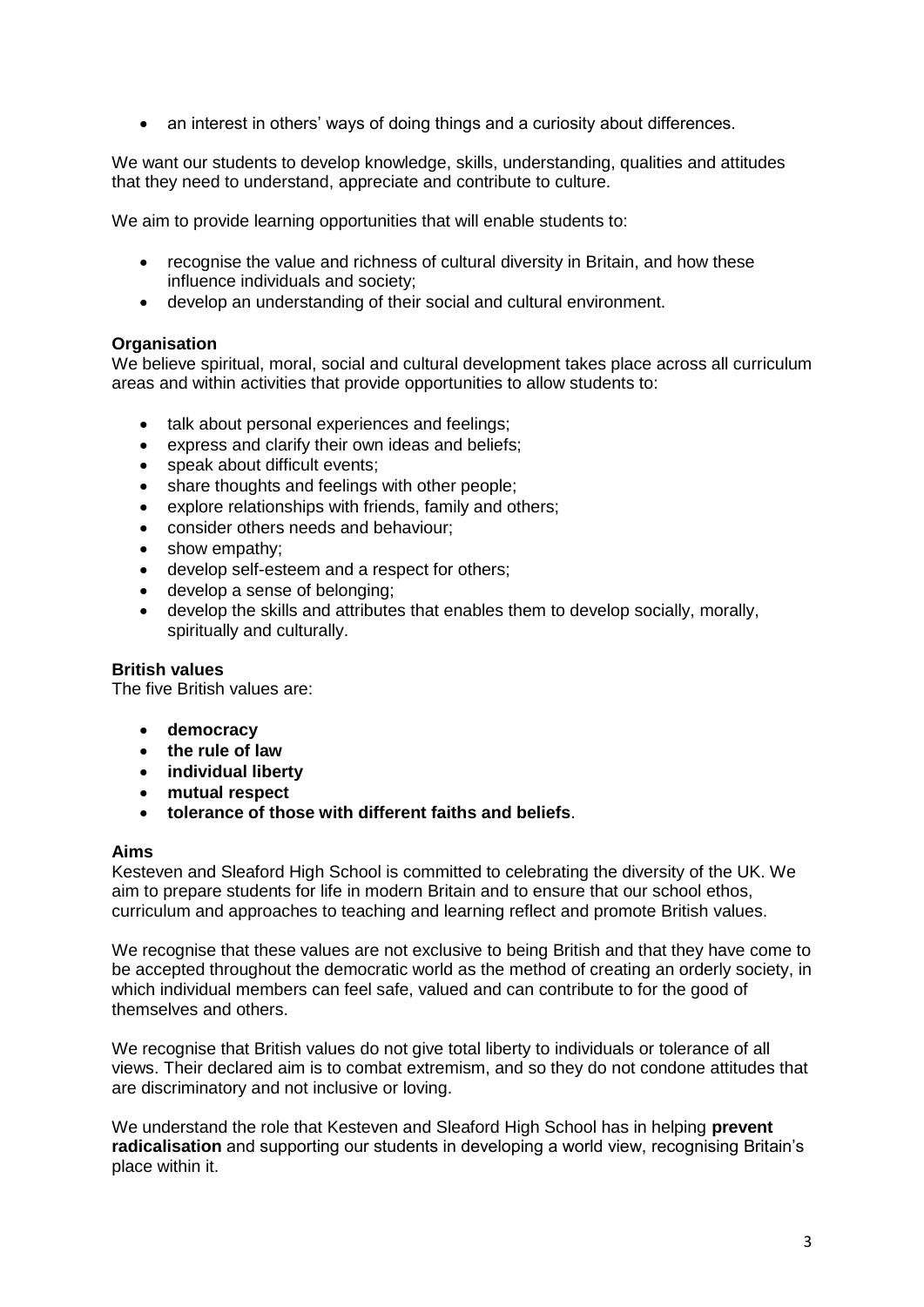# **Opportunities we provide for students to understand British values**

We take opportunities for students to:

- acknowledge, celebrate and commemorate national events and anniversaries related to key events in Britain's past e.g. Remembrance Sunday;
- support a number of charities that are selected by them and arrange fundraising events;
- make connections between British values and other curriculum subjects:
- make connections between British values and worship themes in assemblies and tutor times as well as at annual services such as our Christmas service, Prize Giving and end of term celebrations;
- practise and rehearse our roles as democratic citizens (e.g. in student elections for the school council, the appointment of the student senior team and during events such as school-based shadow general elections).

### **Collective Worship**

Through weekly assemblies and tutor time we come together as a school community to worship in a way that:

- enables students to reflect on, and question, issues such as belonging to the school community, the wider community and to humanity as a whole;
- reinforces a sense of community through appreciating those things we have in common;
- develops a reflective approach to life;
- supports students in the development of spiritual, cultural and moral perspectives;
- develops a sense of the individual's place in the world beyond the physical, material and the 'here and now';
- provides time to consider values and beliefs both their own and those of others;
- raises awareness of difficulties experienced living a life based on values, beliefs and principles which may not be shared by everyone in the wider community;
- provides opportunity to celebrate achievement and to share times of celebration;
- supports students in responding to crisis at a personal and collective level and provide them with a vocabulary to explore feelings and responses;
- supports those who have particular needs or who are engaged in times of crisis.

#### **The right of withdrawal**

We recognise the right of withdrawal from worship for pupils at the request of parents and for staff, but encourage discussion with the relevant individuals to ensure that there is understanding of the aims and objectives of worship, and strategies for minimising the disruption caused by any withdrawals.

#### **Aims of worship**

The gathering of pupils each week incorporates collective worship. Worship will be:

- appropriate to the age of students.
- provided in a variety of settings, groupings and timings, with a variety of leaders. This can happen as a whole school body, year group, form, class or key stage.

#### **Other opportunities that worship can offer are to:**

- celebrate the beliefs and cultures of others particularly those represented in our school;
- celebrate achievements of members of the school community;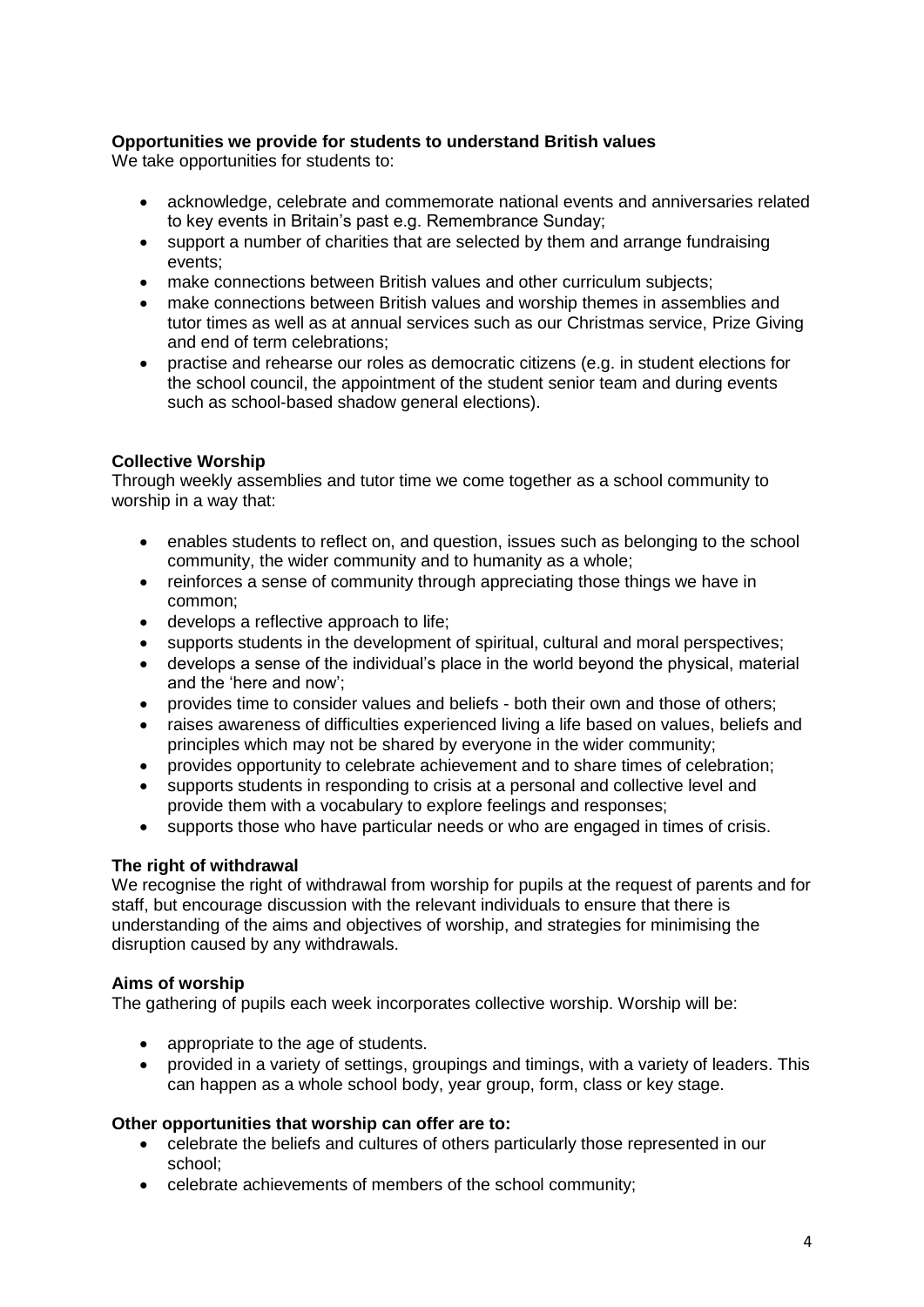- reinforce school expectations, good behaviour and school routines;
- share school and community information.

### **Responsibilities**

#### **Role of the governing body**

The governing body has:

- delegated powers and responsibilities to the Head of School to ensure all school personnel and stakeholders are aware of and comply with this policy;
- responsibility for ensuring that the school complies with all equalities legislation;
- responsibility for ensuring this policy and all policies are maintained and updated regularly:
- responsibility for ensuring all policies are made available to parents;
- responsibility for the effective implementation, monitoring and evaluation of this policy.

#### **Role of the Head of School**

The Head of School will:

- ensure all school personnel, students and parents are aware of and comply with this policy;
- work closely with the link governor and coordinator for SMSC;
- provide leadership and vision in respect of equality;
- provide guidance, support and training to all staff;
- monitor the effectiveness of this policy:
- report to the Governing Body on the success and development of this policy

#### **Role of the coordinator for SMSC**

The coordinator for SMSC will:

- lead the development of this policy throughout the school;
- provide guidance, support and training to all staff;
- keep up to date with new developments and resources;
- review and monitor (SMSC audit).

#### **Role of all staff**

School personnel will:

- comply with all aspects of this policy;
- implement the school's equalities policy and schemes:
- report and deal with all incidents of discrimination;
- attend appropriate training sessions on equality;
- report any concerns they have on any aspect of the school community

#### **Role of students**

Students will:

- be aware of and comply with this policy;
- listen carefully to all instructions given by the teacher;
- ask for further help if they do not understand;
- treat others, their work and equipment with respect:
- support the school Code of Conduct and guidance necessary to ensure the smooth running of the school;
- take part in questionnaires and surveys.